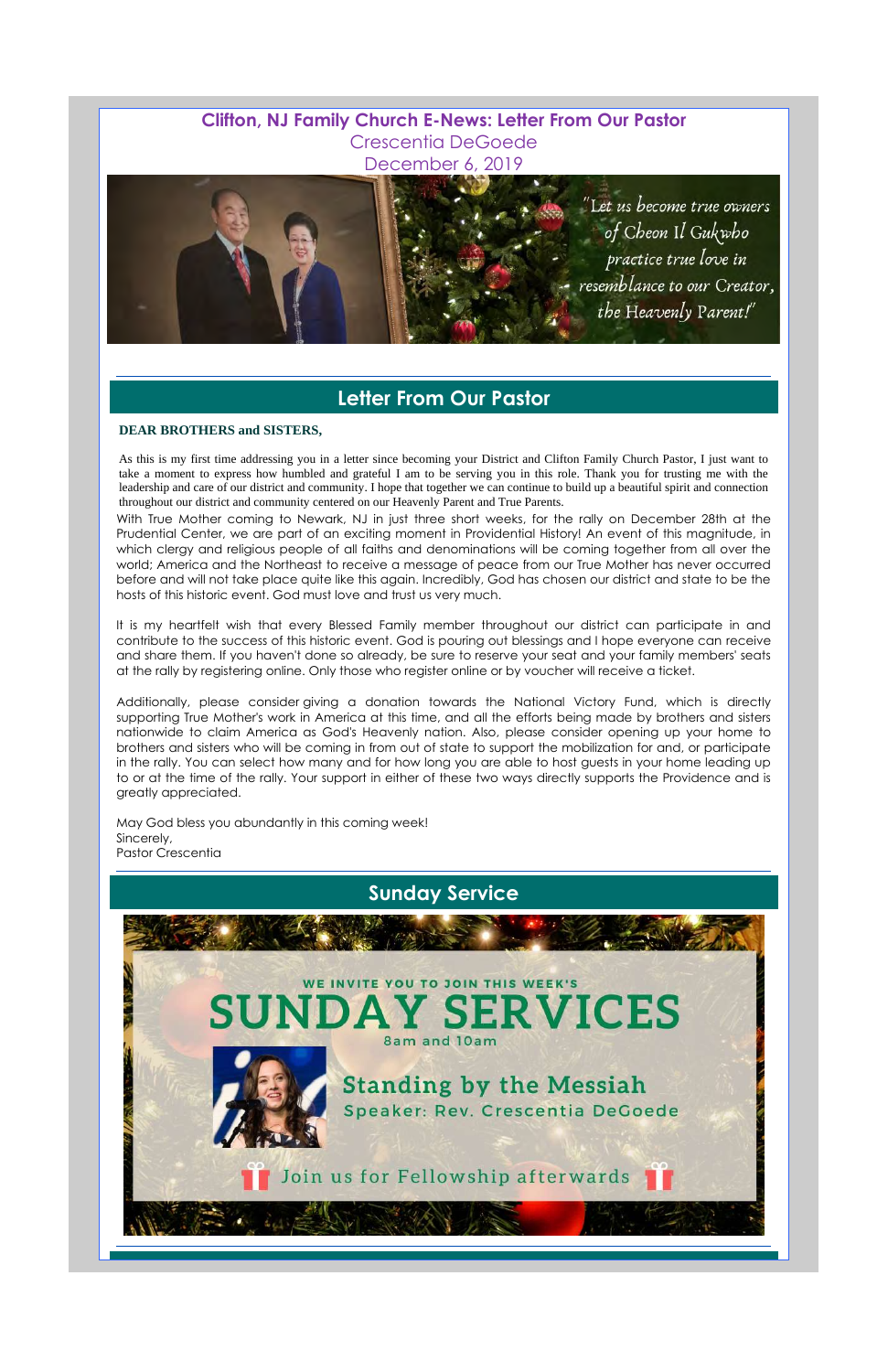

## **Peace Starts With Me Rally** Featuring True Mother | Prudential Center, Newark New Jersey

We invite you, your families and guests to attend a special event taking place at the Prudential Center in Newark, New Jersey on Saturday, December 28th! Come see the Mother of Peace with special guest speakers, performances and more! **For more information, please click here**.

**NEW\*\*** There is also a new way to register! If you haven't picked up your own vouchers from your local church, you can register through here.

Here is the link to the Outreach Materials. You can find the "Sample HTM Letters," flyer, forms etc. Also, please check the following links: Mobilization Calendar | Service Project Calendar.

Any questions, contact: Naokimi Ushiroda - nushiroda@ unification,org



You can pick up more vouchers and outreacher role card in the Fellowship Hall. If you are considering in working for outreach, please make sure to report to your coordinator. **If you need more flyers and postcards, you can download them for free here**.

#### **Dear Coordinators,**

As you may already be aware, there are quite a few events and workshops taking place among the YAYAM and CARP communities in the last two weeks of December. We are expecting large numbers of participants and volunteers from not just the USA but all over the world! We are looking for people in your community who

would like to support the mobilization and workshop efforts by offering their homes as homestays.

We are deeply grateful to those of you who are able to offer some space in your homes, for a week or even a day! If you can, please fill out the form with what you can offer and your contact details so that we can follow up with you. Read More Here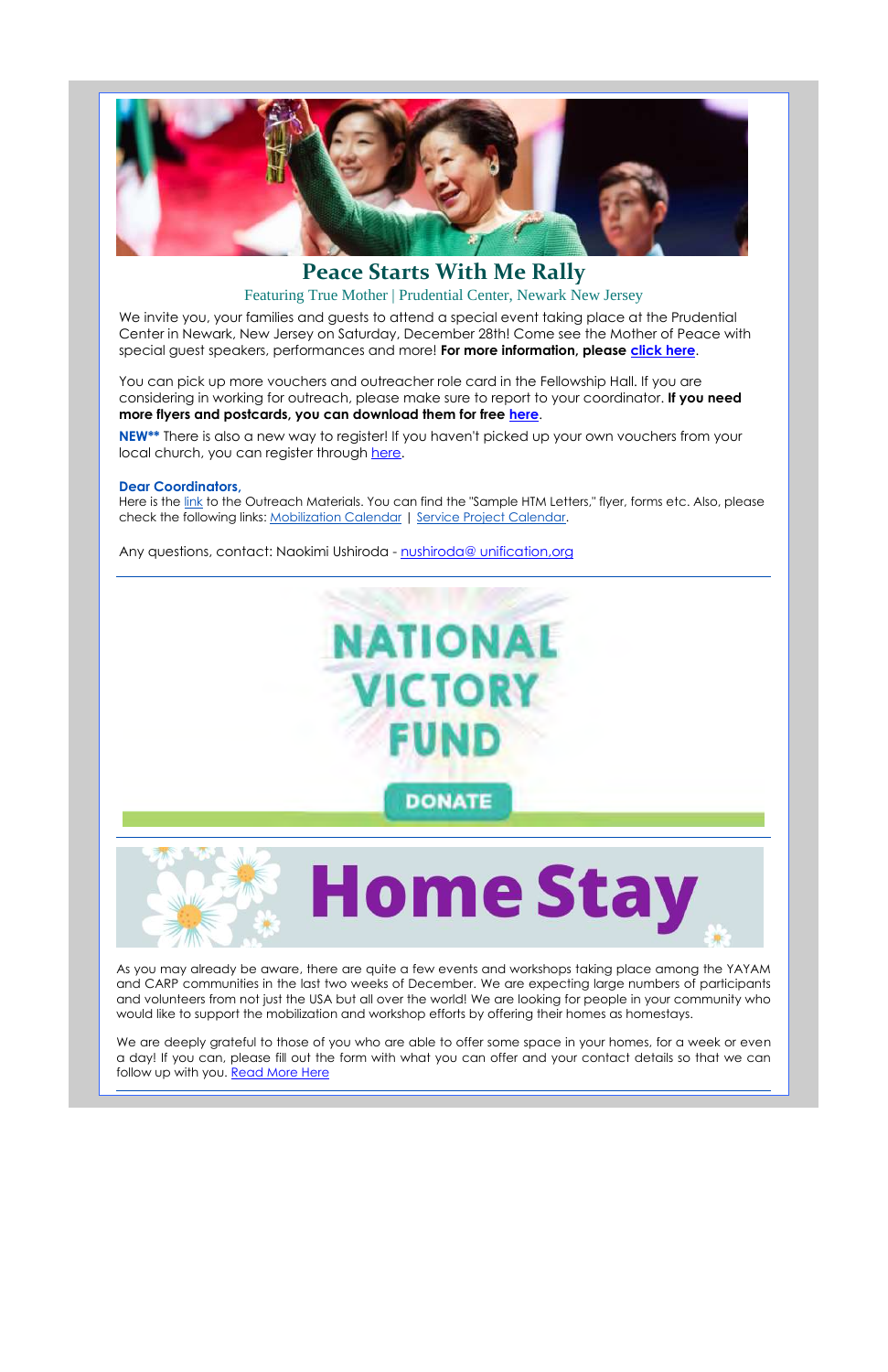



# **NOMINATIONS DUE DATE EXTENDED**

Council is STILL accepting nominations for new council members. Here are the duties for eligibility requirements of council members. Read Forms Here

Applications forms can be dropped off at the church or emailed to the (council Email) email address.

> Dial by your location +1 646 558 8656 US (New York) +1 669 900 6833 US (San Jose) Meeting ID: 781 820 439 Find your local number: zoom, us/u/alBFMY1iR

The Pastor and the Council will review the nominations. Names of candidates will be announced on Sunday in the church bulletin and in the church E-news.



WITH TRUE MOTHER ON DEC. 28TH.

ON SATURDAYS, WE WILL MEET AT THE PRUDENTIAL CENTER TO PRAY AS PART OF THE CONDITION AT 7AM. EVERYONE IS WECLOME TO JOIN!

> MEETING PLACE: CHAMPIONSHIP PLAZA 232 MARKET STREET, NEWARK NJ 07011

#### **Zoom Meeting Details**

#### Join Zoom Meeting

Meeting ID: 781 820 439 Password: 744801

One tap mobile +16465588656,,781820439# US (New York) +16699006833,,781820439# US (San Jose)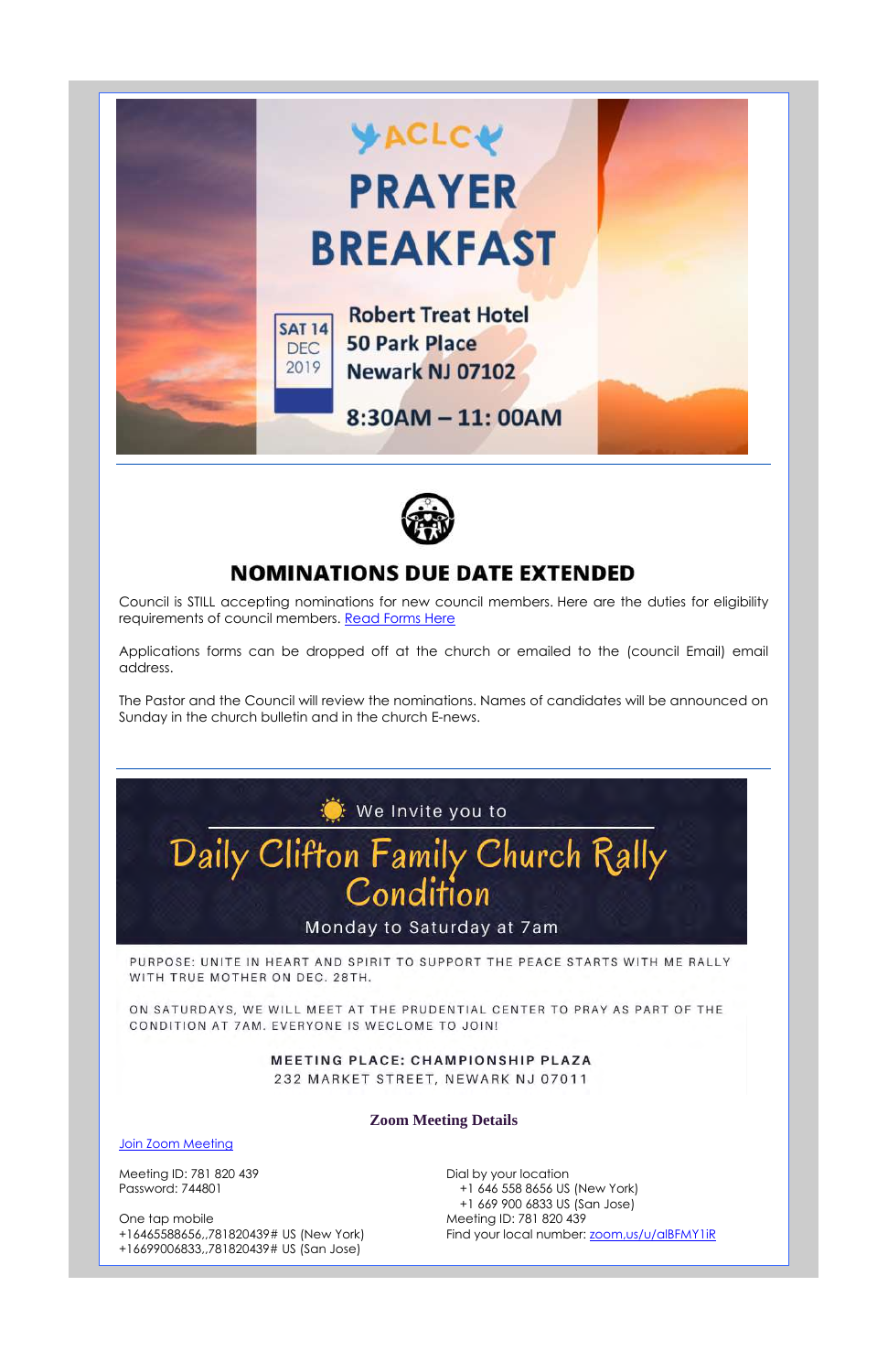

Sunday December 8th, 2019 | 5pm - 8pm

## **Clifton Family Church - Fellowship Hall**

Admission: Before November 30 - 28/person, \$50/couple. Payment after November 30th will be \$30/person and \$55/couple For Those Turning 60 this year, dinner will be our gift to you! Thos 80 yrs and above are free!

**Contact: Carol Pobanz** 973-223-3822; carolpobanzegmail.com **Eriko Endo** 973-653-6684; erikoendochotmaill.com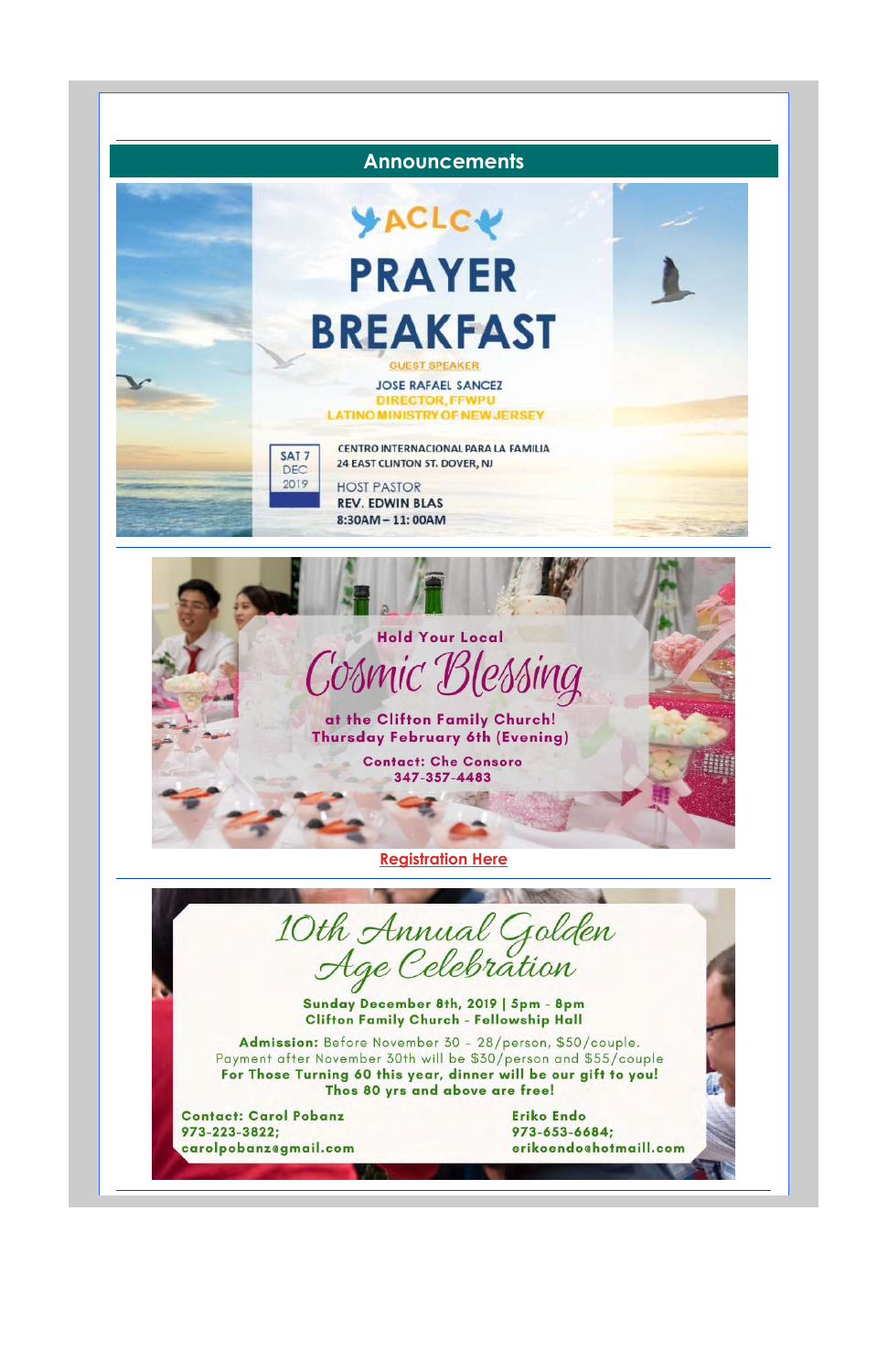

DECEMBER 27, 2019 - JANUARY 1, 2020 | UTS IN BARRYTOWN, NY

Cost: Each participant costs \$200. On the registration form, you will be asked to either send a check or pay through Venmo. More details are on the registration form: Click Here

---- Registration Deadline: Friday, Dec. 20th at 11:59 PM

Please note that this includes the December 28th Rally with True Mother. You do not need to buy a separate ticket.

**\*\*Tong Il Mudo- Men and Women Self-Defense:** Saturday 6:30pm to 8:30pm Starting Immediately. Contact: Che Consoro (347) 357-4483, rllaguno81@ gmail,com

Scholarships are Provided! For any information regarding the scholarship, please contact the Clifton Family Church Council (cliftonfamilychurchcouncil@ googlegroups,com)

# **Weekly and Monthly Program**

**Heavenly Tribal Messiah Monthly Meeting:** Anyone Interested in Getting Involved with Tribal Messiah |Magnolia Room |Dec. 1 |12:30pm to 2:00pm **Contact: Atsushi Takino - 201-355-9905;** takino7@ optonline,net

**GO Program:** 7th Grade to 12th Grade | Saturdays | 5pm to 9pm **Contact: Yoshio Ishikawa -** godsownnj@ gmail,com

**Sunday School:** Pre-K to 7th Grade and Treasures of Heaven Sundays | 11am Service | Register Here **Contact: Soin Alexander -** sundayschool78demott@ gmail,com

**YUM:** 18 to 35 years old | 1st and 3rd Wednesdays Every month | 7:30pm to 9pm | Fellowship Hall |**Contact: Joe Leonard - 201-467-1915;** jpl14495@ yahoo,com

**DP Adult Sunday School:** All Ages who wants to Get Spiritual Norishment Conference Room | Every Sunday | 9:00am **Contact: Mr. Steve Sprague - 973-517-9693;** ssprague888@ yahoo,com